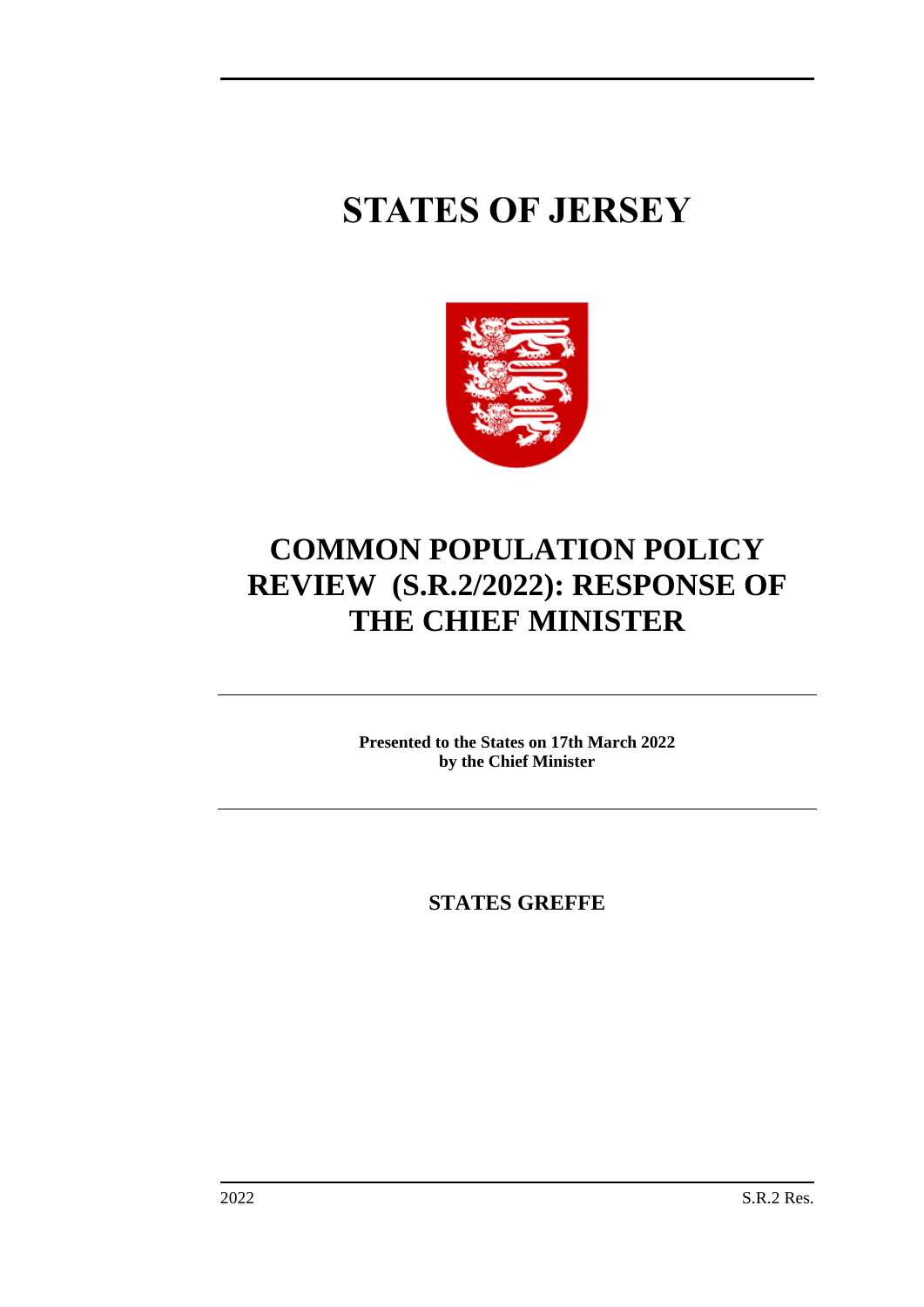#### **COMMON POPULATION POLICY REVIEW (S.R.2/2022): RESPONSE OF THE CHIEF MINISTER**

| <b>Ministerial Response to:</b>             | S.R.2/2022                             |
|---------------------------------------------|----------------------------------------|
| <b>Ministerial Response required</b><br>by: | 18th March 2022                        |
| <b>Review title:</b>                        | <b>Common Population Policy Review</b> |
| <b>Scrutiny Panel:</b>                      | Migration and Population Review Panel  |

# **INTRODUCTION**

I welcome the Migration and Population Review Panel's report, following its recent review of the Common Population Policy.

I would particularly like to acknowledge the diligence of Panel Members, along with supporting officers, for producing a detailed report within a relatively short timeframe and thank them for the opportunity to respond to the findings and recommendations identified.

|              | <b>Findings</b>                                                                                                                                                              | <b>Comments</b>                                                                                                                                                                                                                                                                                                                                                                                                                                                            |
|--------------|------------------------------------------------------------------------------------------------------------------------------------------------------------------------------|----------------------------------------------------------------------------------------------------------------------------------------------------------------------------------------------------------------------------------------------------------------------------------------------------------------------------------------------------------------------------------------------------------------------------------------------------------------------------|
| $\mathbf{1}$ | The second principle on which the<br>policy is based negates the need for a<br>future government to set meaningful<br>targets to reduce reliance on net inward<br>migration. | The Minister does not agree with this finding. The<br>second principle is included to ensure the<br>longevity of the overall aim by requiring ministers<br>to have an underlying regard for the overall aim<br>even in years when external pressures make it<br>difficult to make progress on a reduction in net<br>inward migration, and to return to the overall aim<br>as soon as possible.                                                                             |
|              |                                                                                                                                                                              | The current, rapidly evolving Ukrainian situation<br>illustrates this point. Without the second principle,<br>the government would be faced with a choice<br>between maintaining its population policy and<br>declining to accept refugees, or disregarding a<br>policy which has been agreed by the Assembly,<br>This is perhaps an extreme example, but it shows<br>how temporary exceptions, as provided for in the<br>second principle, in no way diminish the overall |

## **FINDINGS**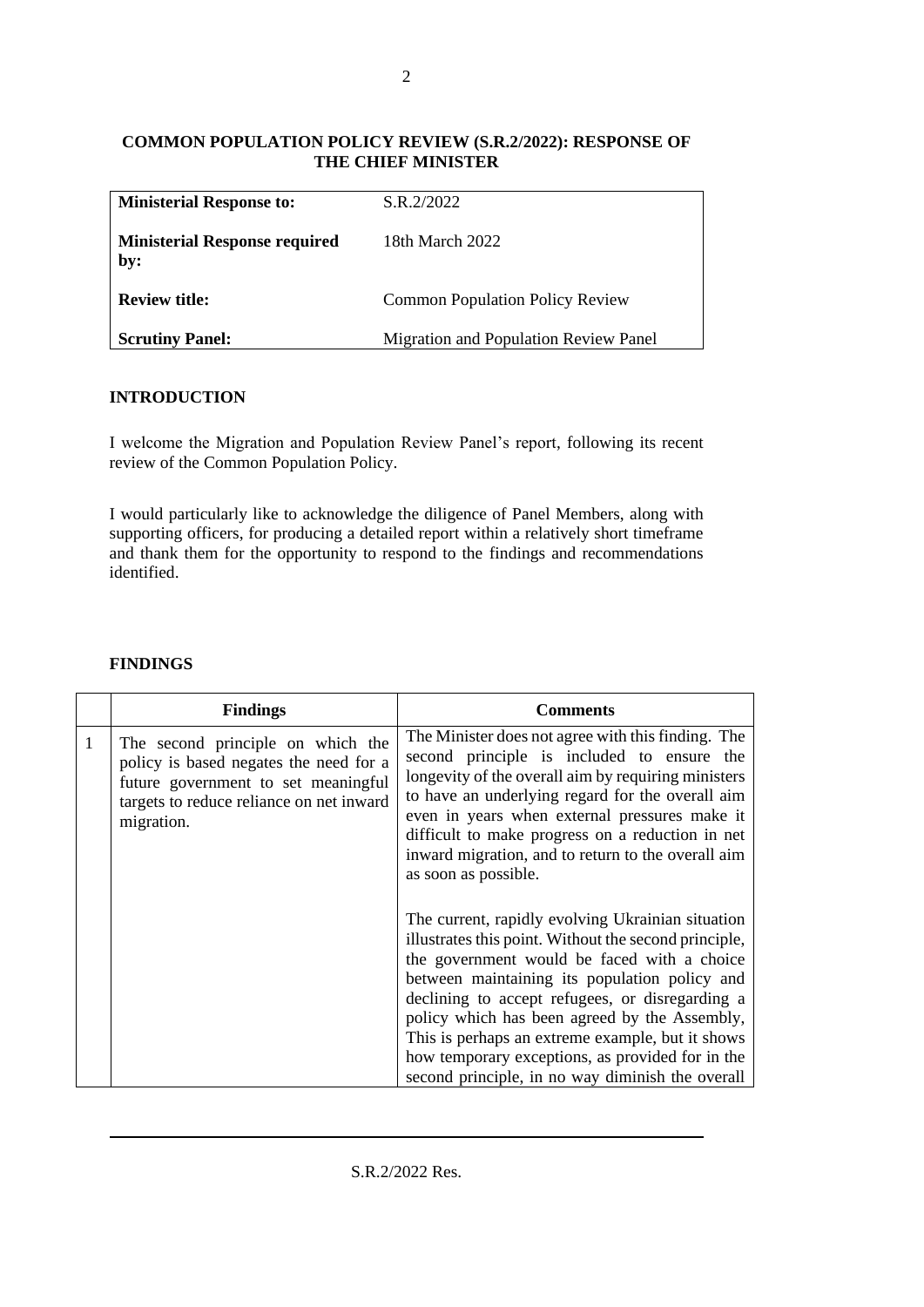|                | <b>Findings</b>                                                                                                                                                                                                                                                                                               | <b>Comments</b>                                                                                                                                                                                                                                                                                                                                                                                                                                                                                                                                                                                                                                                                                                                                                                                                                          |
|----------------|---------------------------------------------------------------------------------------------------------------------------------------------------------------------------------------------------------------------------------------------------------------------------------------------------------------|------------------------------------------------------------------------------------------------------------------------------------------------------------------------------------------------------------------------------------------------------------------------------------------------------------------------------------------------------------------------------------------------------------------------------------------------------------------------------------------------------------------------------------------------------------------------------------------------------------------------------------------------------------------------------------------------------------------------------------------------------------------------------------------------------------------------------------------|
|                |                                                                                                                                                                                                                                                                                                               | need to reduce the number of inward migrants<br>over the longer term.                                                                                                                                                                                                                                                                                                                                                                                                                                                                                                                                                                                                                                                                                                                                                                    |
| $\overline{2}$ | The Common Population Policy does<br>not meet the commitments made as a<br>result of the States Assembly approval<br>of P.120/2020<br>$\hspace{0.1mm}-\hspace{0.1mm}$<br>Migration<br>and<br>Population Data.                                                                                                 | The key focus of P.120/2020 was to produce<br>policies based on data. This is also a focus of the<br>Common Population Policy and every effort will<br>be made to improve available data to provide<br>meaningful forecasts to support future population<br>policies.                                                                                                                                                                                                                                                                                                                                                                                                                                                                                                                                                                    |
| 3              | The Common Population Policy does<br>not draw conclusions from the issues<br>raised during the in-committee debate<br>held on 24 March 2021 and does not<br>advance the debate on population<br>issues.                                                                                                       | The<br>following<br>the<br>were<br>most<br>common<br>issues/themes raised by Members during the in-<br>committee debate:<br>Importance of education and skills /<br>1.<br>growing our own talent<br>2. Housing / cost of housing<br>3. Economy and productivity<br>4. Communities / quality of life / happiness<br>5. Data / availability of 2021 Census data<br>Actions to be taken by individual Ministers /<br>collectively by the Council of Ministers in each of<br>these areas are detailed in Section 7 of the report<br>to P.116/2020                                                                                                                                                                                                                                                                                            |
| $\overline{4}$ | A lack of data to inform a Common<br>Population Policy has been highlighted<br>over an extended period, both prior to<br>and since the lodging and debate of<br>P.137/2020 - Migration Control Policy.                                                                                                        | Agreed.                                                                                                                                                                                                                                                                                                                                                                                                                                                                                                                                                                                                                                                                                                                                                                                                                                  |
| 5              | The Government is presenting two<br>positions on the production of forecasts<br>(that data is robust enough to support<br>significant projects and, secondly, that<br>sufficient data is not available for a<br>population policy) and their use across<br>government<br>which<br>cannot<br>be<br>reconciled. | There is a fundamental difference between a<br>forecast used as part of a planning assumption and<br>a target or aim within a government policy.<br>All long-term projects (such as a new hospital or<br>sewage treatment<br>works)<br>require<br>planning<br>assumptions.<br>Planning<br>assumptions<br>are<br>formulated using the best evidence available at the<br>time to predict what is likely to happen in the<br>future. They take as a starting point the latest<br>available data (in most cases the 2011 census),<br>assume that current government policy and<br>external conditions will remain unchanged and<br>then predict the change in the population under<br>those conditions.<br>Depending on the type of<br>project, assumptions will be made at the higher or<br>lower end of the likely range of future values. |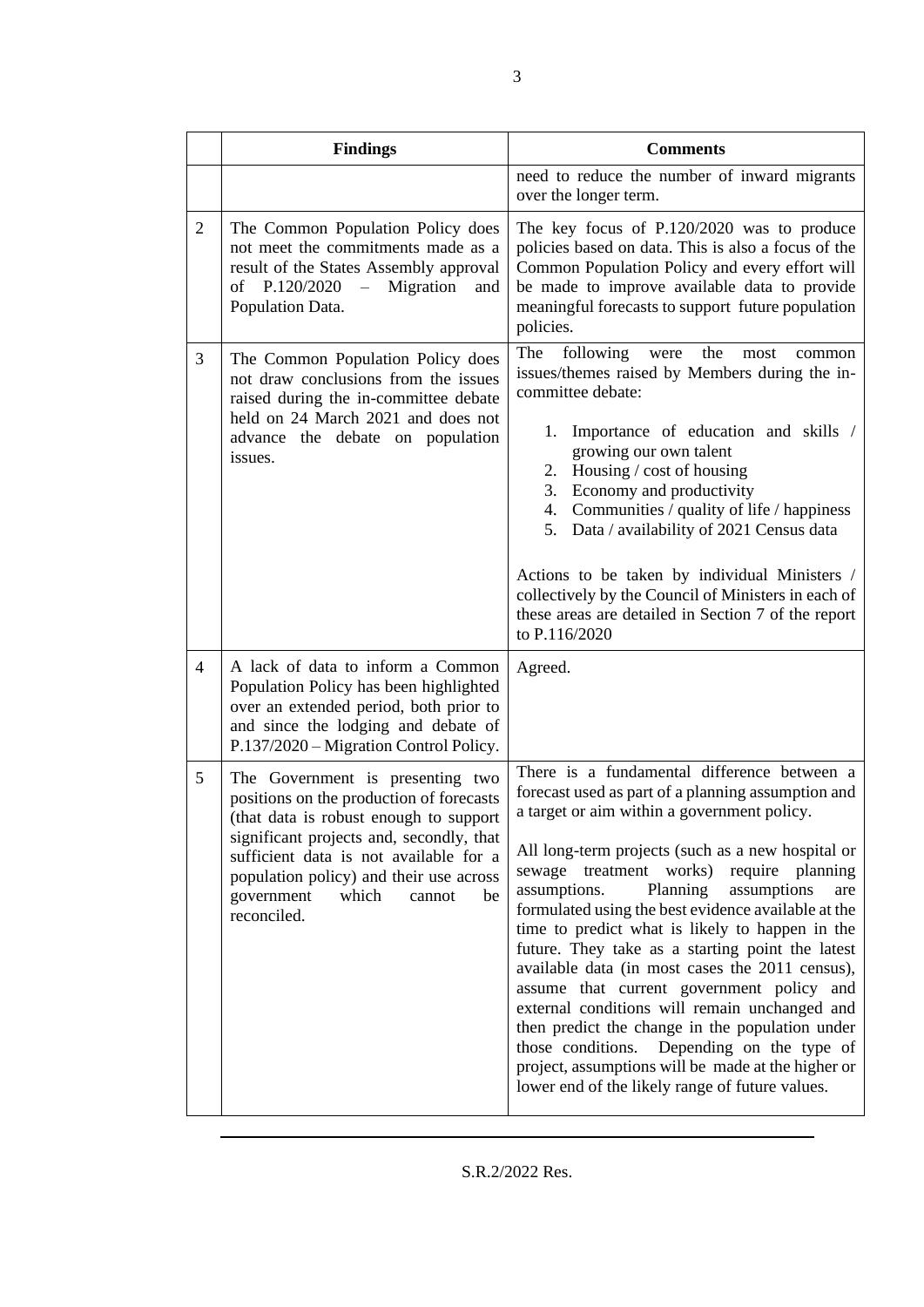|                | <b>Findings</b>                                                                                                                                                                                                                | <b>Comments</b>                                                                                                                                                                                                                                                                                                                                                                                                                                    |
|----------------|--------------------------------------------------------------------------------------------------------------------------------------------------------------------------------------------------------------------------------|----------------------------------------------------------------------------------------------------------------------------------------------------------------------------------------------------------------------------------------------------------------------------------------------------------------------------------------------------------------------------------------------------------------------------------------------------|
|                |                                                                                                                                                                                                                                | To adopt planning assumptions as population<br>targets would assume that no policy actions will<br>be taken that could change the size or make-up of<br>the Island's population. That is not the approach<br>proposed in the Common Population Policy.                                                                                                                                                                                             |
|                |                                                                                                                                                                                                                                | The government is determined to have a proactive<br>population policy that will progressively reduce<br>the need for inward migration.                                                                                                                                                                                                                                                                                                             |
| 6              | Assumptions for population growth are<br>being used across Government for<br>significant policies and projects.                                                                                                                |                                                                                                                                                                                                                                                                                                                                                                                                                                                    |
| $\overline{7}$ | A further four year wait for population<br>planning assumptions to be made is<br>unacceptable.                                                                                                                                 | The Policy does not suggest waiting for 4 years<br>before taking any action.                                                                                                                                                                                                                                                                                                                                                                       |
| 8              | It is a reasonable expectation that<br>population forecasts could and should<br>be made before 2025 and as early as<br>possible.                                                                                               |                                                                                                                                                                                                                                                                                                                                                                                                                                                    |
| 9              | There are a number of ongoing pieces<br>of work which will provide the data<br>necessary for the production<br>of<br>forecasts and which are outlined as<br>forthcoming actions in 2022.                                       | Actions underway which will improve the data<br>support the development of<br>available<br>to<br>population policies include the Combined<br>Employer Return (CER) which was rolled out in<br>February 2022, and the new online portal for<br>CHWL applications which is expected to begin<br>gathering data from mid- 2022. This will assist in<br>providing some of the data needed to develop<br>more specific population policies and targets. |
|                |                                                                                                                                                                                                                                | It is also important to acknowledge the unique<br>circumstances arising from Covid and Brexit, that<br>have led to significant disruption in the economy<br>and population movements.                                                                                                                                                                                                                                                              |
| 10             | P.120/2020<br>The<br>approval<br>of<br>demonstrated the importance that the<br>States Assembly attached to consistent<br>and robust planning assumptions which<br>would underpin decision-making and<br>provision of services. | Consistent and robust planning assumptions can<br>only be produced using reliable and timely data. It<br>has not been possible to gather sufficiently<br>reliable data to produce those assumptions,<br>particularly in the immediate aftermath of the<br>covid pandemic and Brexit.                                                                                                                                                               |
|                |                                                                                                                                                                                                                                | Census 2021 results will start that process by<br>identifying the overall population, on that date,<br>but more importantly will give us rich data in<br>areas including the number of dwellings on the                                                                                                                                                                                                                                            |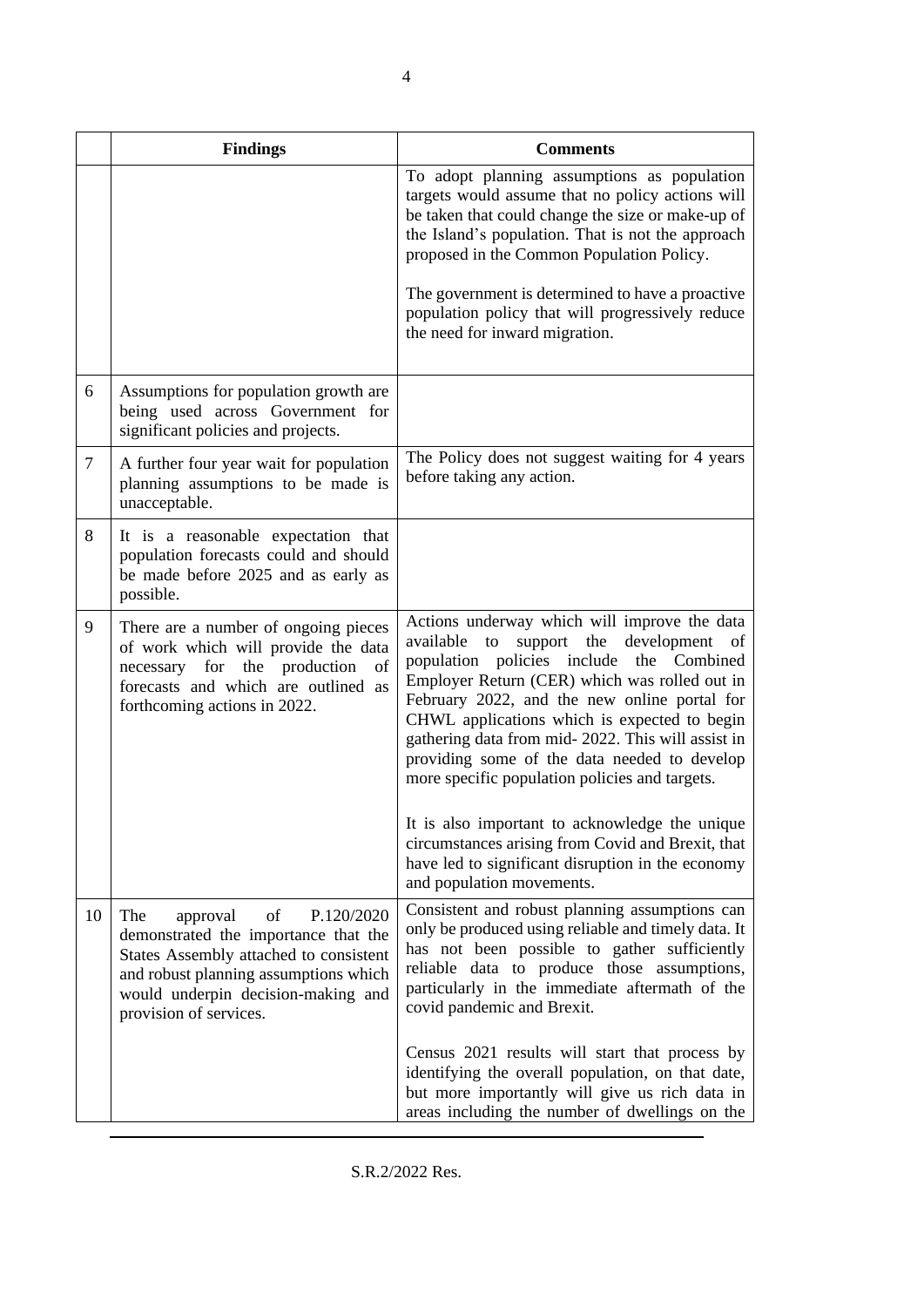|    | <b>Findings</b>                                                                                                                                                                                                | <b>Comments</b>                                                                                                                                                                                                                                                                                                                                                                                                                                                                    |
|----|----------------------------------------------------------------------------------------------------------------------------------------------------------------------------------------------------------------|------------------------------------------------------------------------------------------------------------------------------------------------------------------------------------------------------------------------------------------------------------------------------------------------------------------------------------------------------------------------------------------------------------------------------------------------------------------------------------|
|    |                                                                                                                                                                                                                | Island, occupancy, demographic and cultural mix<br>etc.                                                                                                                                                                                                                                                                                                                                                                                                                            |
| 11 | Submissions made to the Migration and<br>Population Review Panel expressed<br>disappointment and frustration with the<br>lack of action taken.                                                                 | It is noted that the submissions expressed a wide<br>range of views.                                                                                                                                                                                                                                                                                                                                                                                                               |
| 12 | While the Government has made the<br>effort to consult with the community,<br>no conclusions for tangible action have<br>been drawn as a result.                                                               | The consultation generated feedback<br>from<br>hundreds of respondents, who advanced a wide<br>range of views. The consultation identified strong<br>support across all groups for government action to<br>invest in lifelong learning and education policies<br>and these themes are reflected in the actions<br>identified in the policy                                                                                                                                         |
| 13 | There has been little public interest in<br>the Common Population Policy since it<br>was lodged on 10 <sup>th</sup> December 2021.                                                                             | Additional interest, reflected in subsequent media<br>coverage, was generated as a result of the States<br>Assembly debate                                                                                                                                                                                                                                                                                                                                                         |
| 14 | The Common Population Policy does<br>not result in tangible action.                                                                                                                                            | By the end of 2022 the new primary law will be in<br>place, the new IT system operational and the 2021<br>census data analysed, all of which represent<br>significant investment and effort and progress<br>towards the responsive population policy that the<br>Island needs.<br>The policy sets out 44 specific actions which form<br>part of the Government Plan 2022-25. These<br>actions will contribute towards the overall aim of<br>reducing reliance on inward migration. |
| 15 | If the<br>purpose<br>of the Common<br>Population Policy was to be merely<br>aspirational then it meets the Assistant<br>Chief Minister's aim of being 'a starter<br>for ten'.                                  |                                                                                                                                                                                                                                                                                                                                                                                                                                                                                    |
| 16 | The expectation of States Members, as<br>a result of the approval of P.120/2020,<br>was that more actions should have been<br>taken by the end of the term of this<br>Government.                              | The focus of P.120/2020 was the publication of a<br>wide range of forecasts, upon which population<br>targets could be developed. Forecasts rely on<br>reliable data and the government has taken<br>significant steps to improve the quality of data<br>available going forwards.                                                                                                                                                                                                 |
| 17 | There are concerns that issues (such as<br>pay and conditions for teachers) which<br>are not addressed in the Common<br>Population<br>Policy could<br>hamper<br>progress against the future actions<br>listed. | Population policy cuts across all Ministerial<br>portfolios. Some feedback given to Scrutiny<br>centred on the needs of individual groups and not<br>upon the overall needs of the population of the<br>Island. Education and up-skilling children, young<br>people and adults are key themes of the population<br>policy and it is acknowledged that teachers are an<br>essential resource in our education system. The                                                           |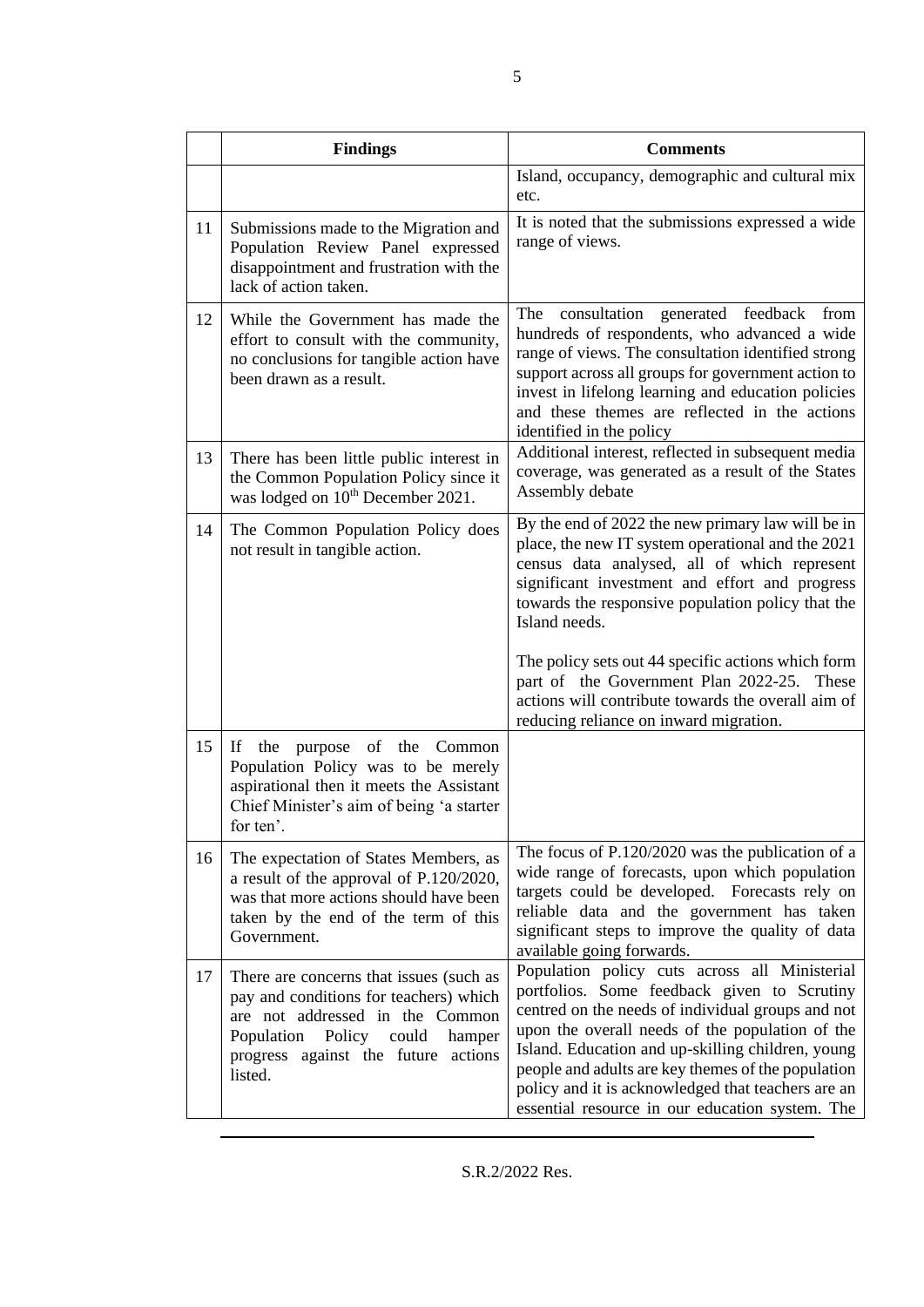|    | <b>Findings</b>                                                                                                                                                                                                   | <b>Comments</b>                                                                                                                                                                                                                                                                                                                                                                                                    |
|----|-------------------------------------------------------------------------------------------------------------------------------------------------------------------------------------------------------------------|--------------------------------------------------------------------------------------------------------------------------------------------------------------------------------------------------------------------------------------------------------------------------------------------------------------------------------------------------------------------------------------------------------------------|
| 18 | The Common Population Policy should                                                                                                                                                                               | same can be said of nurses, doctors, social<br>healthcare<br>workers<br>other<br>workers,<br>and<br>professionals who all provide essential services<br>supporting the physical and mental wellbeing of<br>Islanders.<br>The needs of the whole community, the economy<br>and the environment will need to be balanced in a<br>successful population policy.<br>The need to divert policy resources to support the |
|    | have been made available for debate<br>earlier in this term of office.                                                                                                                                            | pandemic response has led to unavoidable delays<br>across a range of projects including the Common<br>Population Policy.                                                                                                                                                                                                                                                                                           |
| 19 | Delays to the lodging of the Common<br>Population Policy meant that it was<br>presented too close to the end of this<br>Government's term of office.                                                              |                                                                                                                                                                                                                                                                                                                                                                                                                    |
| 20 | proximity of the<br>The<br>Common<br>Population Policy to the end of the<br>Government's term of office means that<br>it is unable to commit to the progression<br>of the various actions contained within<br>it. |                                                                                                                                                                                                                                                                                                                                                                                                                    |
| 21 | rationale<br>The<br>of<br>the<br>Common<br>Population Policy is constrained by the<br>lack of data that has informed it.                                                                                          | The rationale and overall aim of the Common<br>Population Policy is clear. A range of specific and<br>coherent actions are included in the initial policy<br>but it is acknowledged that these actions are<br>constrained in some cases by the current lack of<br>detailed and up to date data.                                                                                                                    |
| 22 | The Common Population Policy draws<br>together a list of the projects, reviews<br>and actions.                                                                                                                    |                                                                                                                                                                                                                                                                                                                                                                                                                    |
| 23 | The rationale has not produced a<br>coherent plan for action which meets<br>expectations.                                                                                                                         |                                                                                                                                                                                                                                                                                                                                                                                                                    |
| 24 | Population<br>The<br>Common<br>Policy<br>provides a long-term vision of reducing<br>net inward migration.                                                                                                         |                                                                                                                                                                                                                                                                                                                                                                                                                    |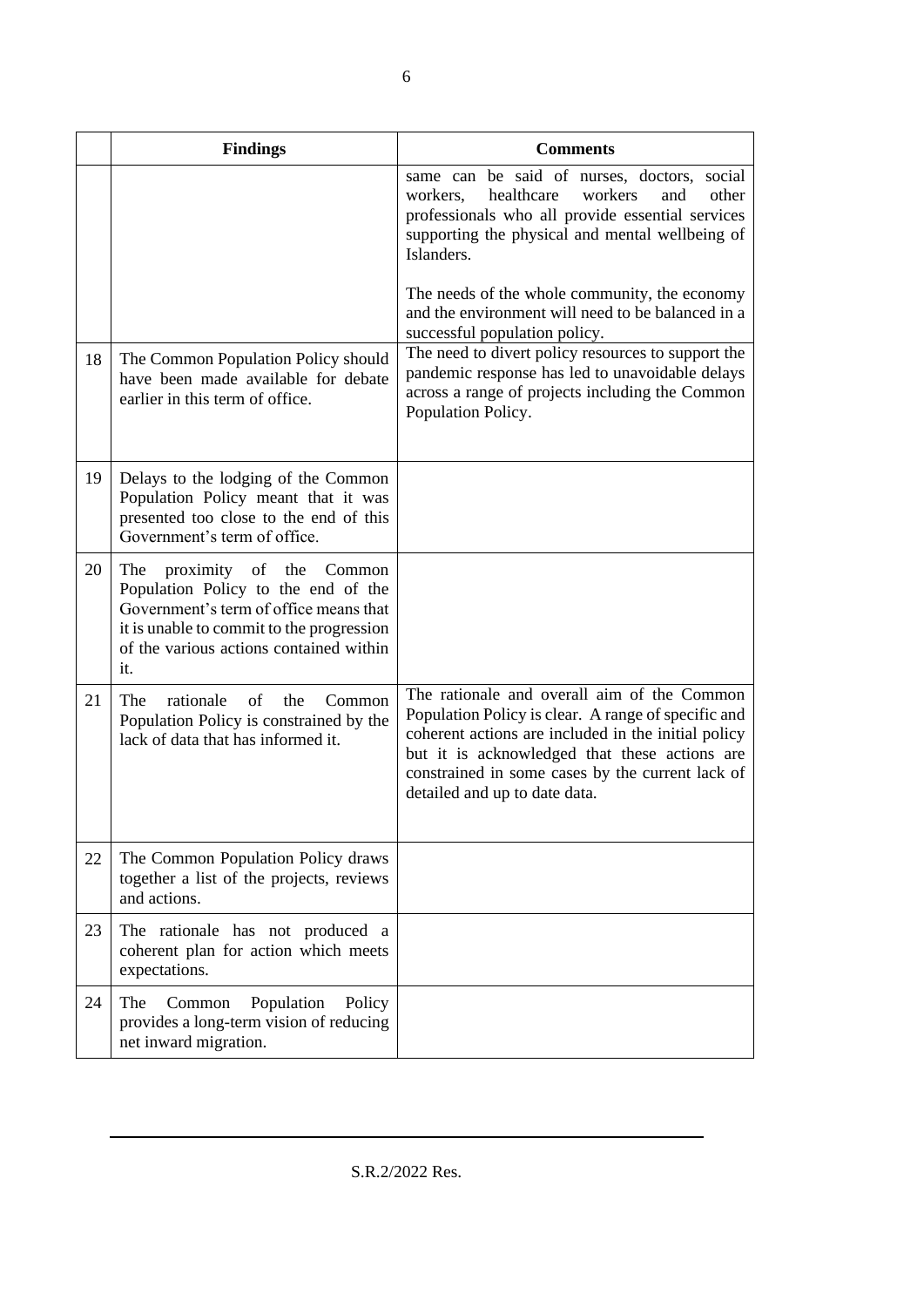|    | <b>Findings</b>                                                                                                                                   | <b>Comments</b>                                                                                                                                                                                                                                                                                                                                                        |
|----|---------------------------------------------------------------------------------------------------------------------------------------------------|------------------------------------------------------------------------------------------------------------------------------------------------------------------------------------------------------------------------------------------------------------------------------------------------------------------------------------------------------------------------|
| 25 | The long-term goal of the Common<br>Population Policy is to achieve net zero<br>migration.                                                        | The long term goal is to achieve a stable and<br>sustainable population for future generations.                                                                                                                                                                                                                                                                        |
| 26 | There is a lack of clarity about how a<br>reduction in reliance on net inward<br>migration would be achieved.                                     | The report outlines a series of actions to help<br>reduce reliance on inward migration, grouped into<br>3 headings:                                                                                                                                                                                                                                                    |
|    |                                                                                                                                                   | making better use of data<br>encouraging and enhancing the productive<br>activity of the resident population, and<br>creating responsive controls in respect of the use<br>of migrant workers                                                                                                                                                                          |
| 27 | The Common Population Policy does<br>and<br>cannot<br>commit<br>future<br>not<br>Governments to the vision of achieving<br>net inward migration.  | As with all Assembly decisions, P.116/2021 could<br>be amended or reversed by a future Assembly.                                                                                                                                                                                                                                                                       |
| 28 | Common Population<br>Policy<br>The<br>identifies the need to strike a balance<br>between the economy, the environment<br>and the community.       | Agreed.                                                                                                                                                                                                                                                                                                                                                                |
| 29 | The Common Population Policy does<br>not identify how the balance between<br>the economy, the environment and the<br>community would be achieved. | It is unclear what metrics the Panel considers<br>could be used to measure whether such a balance<br>had been achieved. The reference throughout the<br>common Population Policy to 'achieving balance'<br>refers to recognising that each of the economy,<br>and<br>community<br>environment<br>are<br>equally<br>important and not prioritising one over the others. |
| 30 | The Common Population Policy does<br>not provide a clear direction to support<br>business in longer term planning.                                | The policy clearly sets out that everyone in the<br>Island has a part to play in reducing reliance on<br>migration. Businesses<br>inward<br>are<br>aware,<br>following adoption of P.137/2020, that new time-<br>limited statuses will be introduced in due course,<br>just as they are aware of immigration rules and<br>how these changed following Brexit.          |
|    |                                                                                                                                                   | One of the themes of the Common Population<br>Policy is to invest in the local workforce, so<br>government will be encouraging and supporting<br>businesses to improve productivity, invest in new<br>technology, train staff appropriately and improve<br>their overall profitability                                                                                 |
| 31 | Business representatives welcomed the<br>focus on training and education but<br>raised concerns about the achievability                           |                                                                                                                                                                                                                                                                                                                                                                        |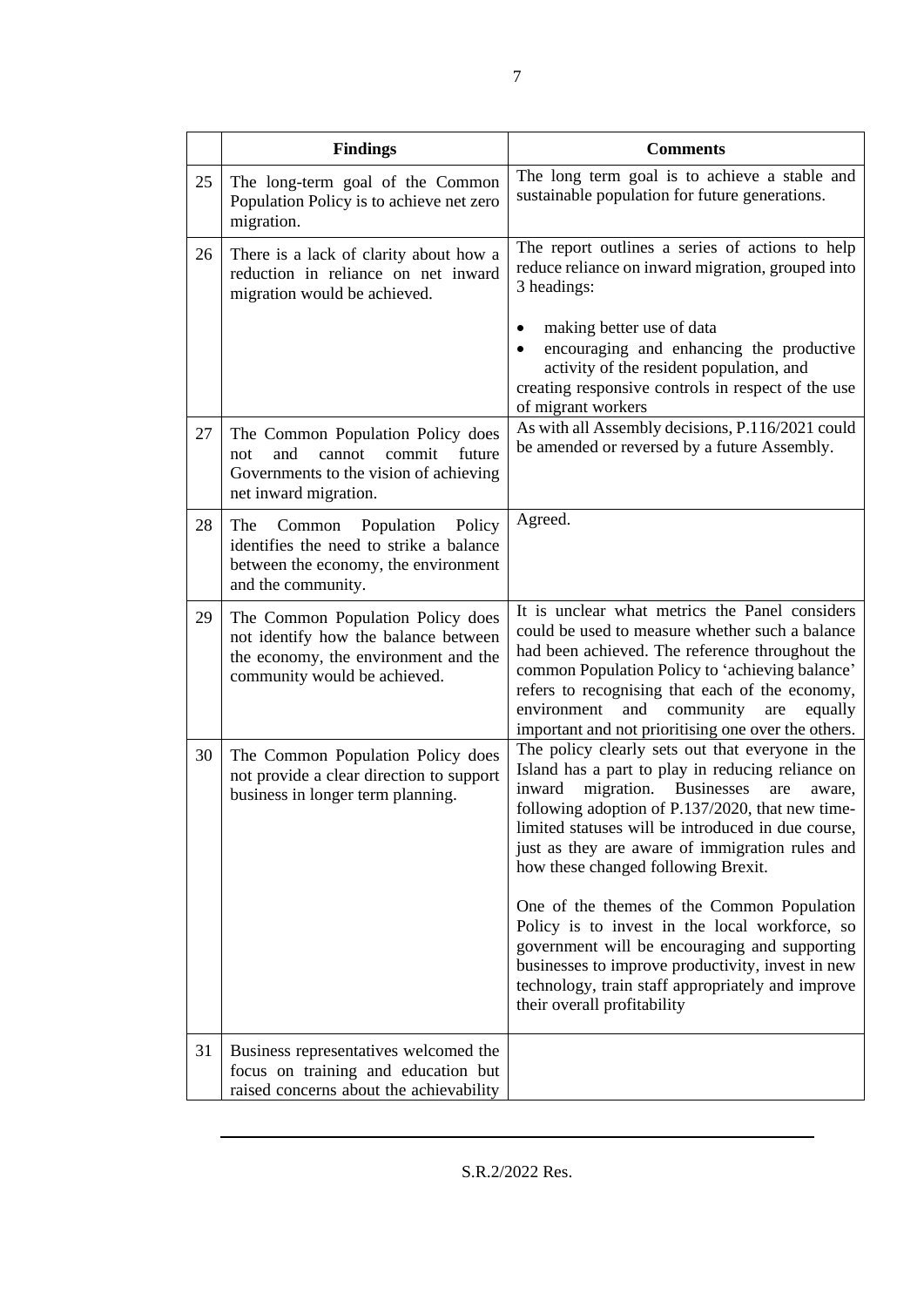|    | <b>Findings</b>                                                                                                                                                                                           | <b>Comments</b>                                                                                                                                                                                                                                                                                                                                                                                           |
|----|-----------------------------------------------------------------------------------------------------------------------------------------------------------------------------------------------------------|-----------------------------------------------------------------------------------------------------------------------------------------------------------------------------------------------------------------------------------------------------------------------------------------------------------------------------------------------------------------------------------------------------------|
|    | of delivering the actions set out in the<br>Common Population Policy.                                                                                                                                     |                                                                                                                                                                                                                                                                                                                                                                                                           |
| 32 | Common<br>Population<br>Policy<br>The<br>identifies the importance of the Island's<br>environment, however, does very little<br>to indicate how to mitigate<br>the<br>population's impact upon it.        | Any actions which reduce reliance on inward<br>migration will contribute towards stabilising the<br>Island's population, which in turn will help to<br>safeguard the natural environment.                                                                                                                                                                                                                 |
| 33 | Population<br>Policy<br>The Common<br>that<br>Jersey<br>should<br>be<br>indicates<br>welcoming to those who come to live<br>and work here but does not suggest a<br>Government-led strategy for doing so. | A review of migrant rights is scheduled for late<br>2022 / early 2023. This will establish what direct<br>action is appropriate and how this might be paid<br>for.<br>It is accepted that, in a global market for labour,<br>Island's offering must be<br>the<br>attractive,<br>competitive and fair in order to persuade workers<br>with essential skills to make Jersey their<br>destination of choice. |
| 34 | The Common Population Policy does<br>not address the rights of migrants and<br>how migrant workers might be treated<br>unfairly by employers.                                                             | Existing Employment Law already deals with the<br>treatment of all employees by their employers.<br>Some very specific points were raised by one<br>contributor to the review and these have been<br>shared with the Minister for Home Affairs and the<br>Minister for Social Security.                                                                                                                   |
| 35 | More should be done to consult young<br>people to understand their views on<br>future iterations<br>of<br>the<br>Common<br>Population Policy.                                                             | The government is committed to appropriate<br>engagement and consultation with children and<br>young people as the Common Population Policy<br>is developed.                                                                                                                                                                                                                                              |

## **RECOMMENDATIONS**

|   | <b>Recommendations</b>                                                                                                                                                                                                                                       | To        | Accept/<br><b>Reject</b> | <b>Comments</b>                                                                                                                                                                                                                                                                                                                             | <b>Target</b><br>date of<br>action/<br>completi<br>on |
|---|--------------------------------------------------------------------------------------------------------------------------------------------------------------------------------------------------------------------------------------------------------------|-----------|--------------------------|---------------------------------------------------------------------------------------------------------------------------------------------------------------------------------------------------------------------------------------------------------------------------------------------------------------------------------------------|-------------------------------------------------------|
| 1 | The Council of Ministers<br>must reconsider the need<br>for the second principle<br>$\alpha$ f<br>Common<br>the<br>Population Policy and<br>adjust the principles on<br>which the Common<br>Population Policy<br><sub>is</sub><br>provide<br>based to<br>the | <b>CM</b> | Reject                   | Assistant Chief Minister<br>As the<br>explained in the debate, the second<br>principle acknowledges that there may<br>be circumstances where it is necessary to<br>pause the drive to reduce inward<br>migration in response to significant<br>external pressures, but that this in no way<br>negates the overarching aim of the<br>policy. |                                                       |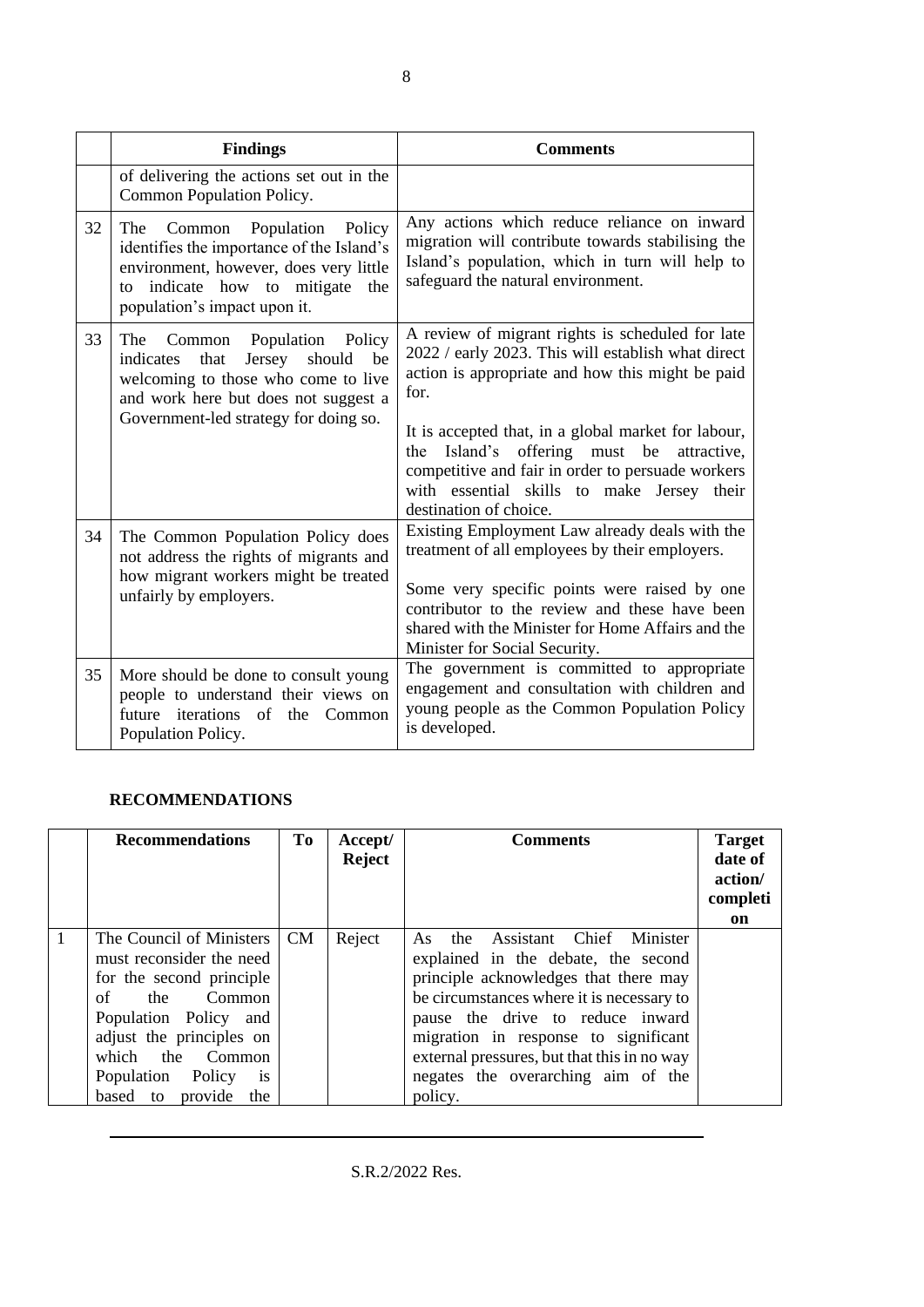|                | <b>Recommendations</b>                                                                                                                                                                                                                                                                  | To              | Accept/<br><b>Reject</b> | <b>Comments</b>                                                                                                                                                                                                                                                                                                                                                                                                                                            | <b>Target</b><br>date of<br>action/ |
|----------------|-----------------------------------------------------------------------------------------------------------------------------------------------------------------------------------------------------------------------------------------------------------------------------------------|-----------------|--------------------------|------------------------------------------------------------------------------------------------------------------------------------------------------------------------------------------------------------------------------------------------------------------------------------------------------------------------------------------------------------------------------------------------------------------------------------------------------------|-------------------------------------|
|                |                                                                                                                                                                                                                                                                                         |                 |                          |                                                                                                                                                                                                                                                                                                                                                                                                                                                            | completi<br>on                      |
|                | commitment needed to<br>achieve its stated goal.                                                                                                                                                                                                                                        |                 |                          | The current situation, where Jersey is<br>planning to welcome a number (as yet<br>unquantified) of Ukrainian refugees,<br>would constitute such an external<br>pressure and shows that these dual<br>principles are necessary.                                                                                                                                                                                                                             |                                     |
| $\overline{2}$ | The Council of Ministers<br>must revisit P.120/2020 -<br><b>Migration and Population</b><br>Data and seek to act on<br>the commitments laid out<br>and approved by the<br>States Assembly for the<br>production of a Common<br>Population Policy.                                       | CM              | Partially<br>Accept      | The focus of P.120/2020, in identifying<br>a wide range of statistics and forecasts to<br>use as the basis for setting future<br>population policy, is also a key focus of<br>the Common Population Policy. As<br>such, there is no need to revisit P.120/20,<br>as it is already agreed that these<br>principles will be carried forward into<br>future policies.<br>The Council of Ministers will ensure that<br>this recommendation is passed on to its | June<br>2022                        |
| 3              | The Council of Ministers<br>must ensure<br>that<br>the<br>commitment made for the<br>full implementation and<br>introduction of a new IT<br>system<br>to<br>manage<br>Control of Housing and<br>Work applications and a<br>new Combined Employer<br>Return<br>system<br>is<br>honoured. | CM<br>T&<br>R M | Accept                   | successor.<br>The new IT system to manage Control of<br>Housing and Work applications is<br>nearing completion and due to start<br>operation with current CHWL statuses<br>by end of Q3 2022.<br>The combined Employer Return is<br>already in effect, having opened for<br>submissions on 2 February 2022.<br>Full implementation of both systems is<br>expected by the end of 2022                                                                       | 31/12/20<br>22                      |
| $\overline{4}$ | The Council of Ministers<br>should<br>endeavour<br>to<br>bring forward planning<br>assumptions<br>for<br>population<br>and<br>net<br>migration targets as soon<br>as possible in the next<br>term of office and by no<br>later<br>than<br>December<br>2023.                             | CM              | Partially<br>Accept      | The need to build a more detailed<br>population policy on accurate data is<br>fully acknowledged. It will be for the<br>next Council of Ministers to determine<br>the point at which it is able to bring<br>forward those more detailed policies,<br>and whether such policies should include<br>numerical migration targets.<br>The Council of Ministers will ensure that<br>this recommendation is passed on to its<br>successor.                        | June<br>2022                        |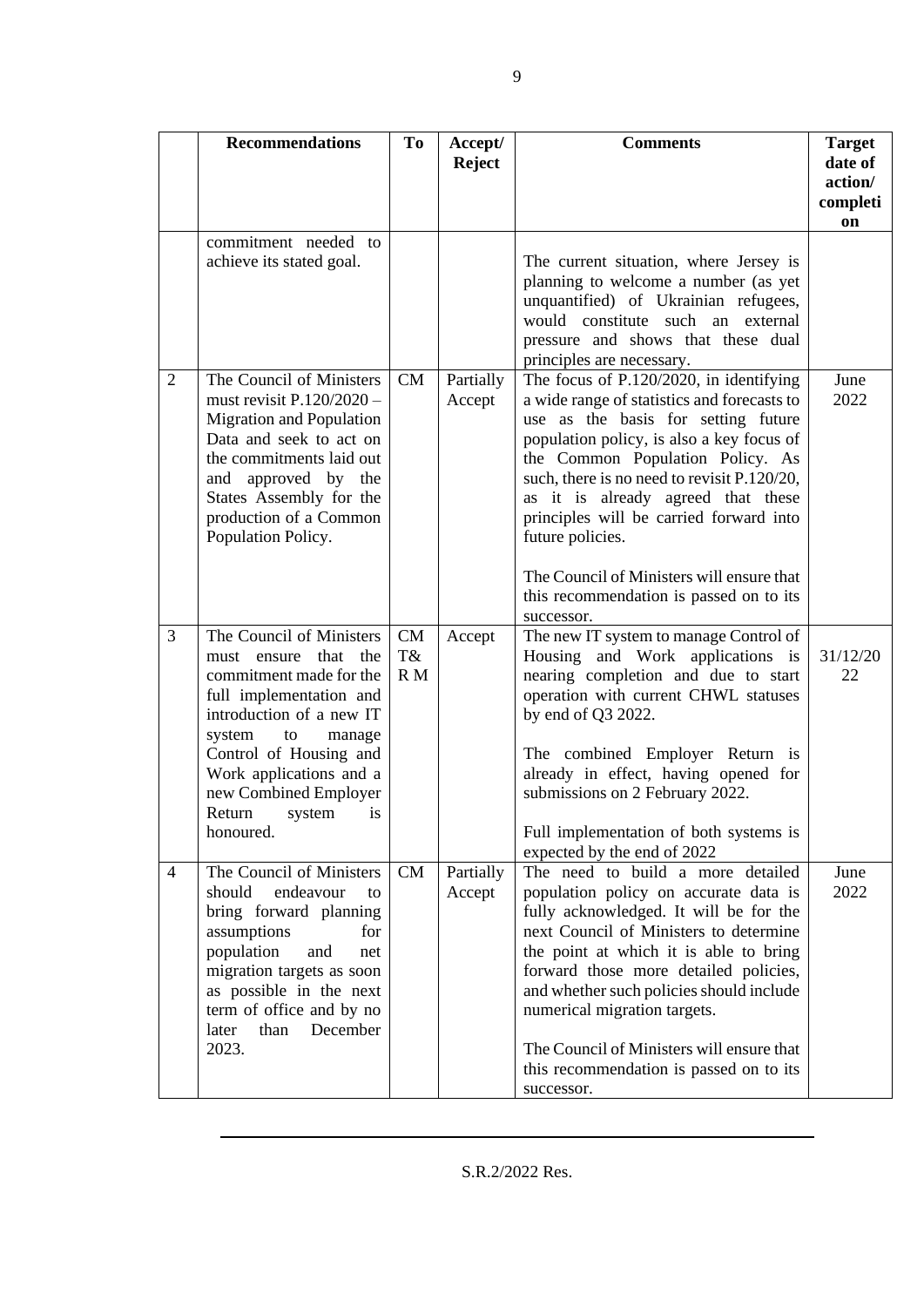|                | <b>Recommendations</b>                                                                                                                                                                                                                                        | T <sub>0</sub> | Accept/<br><b>Reject</b> | <b>Comments</b>                                                                                                                                                                                                                                                                                                                                                                                                                                                                                                                                                                                                                                    | <b>Target</b><br>date of<br>action/<br>completi<br>on |
|----------------|---------------------------------------------------------------------------------------------------------------------------------------------------------------------------------------------------------------------------------------------------------------|----------------|--------------------------|----------------------------------------------------------------------------------------------------------------------------------------------------------------------------------------------------------------------------------------------------------------------------------------------------------------------------------------------------------------------------------------------------------------------------------------------------------------------------------------------------------------------------------------------------------------------------------------------------------------------------------------------------|-------------------------------------------------------|
| 5              | The future Council of<br>Ministers must ensure<br>that the next iteration of<br>the Common Population<br>Policy is not merely<br>aspirational.                                                                                                                | CM             | Partially<br>Accept      | The<br>Population<br>Policy<br>Common<br>clear<br>objective<br>includes<br>the<br>of<br>progressively reducing<br>reliance<br>on<br>inward migration.<br>Action taken by this Council of<br>Ministers has ensured that every future<br>Council has a legal obligation to update<br>its population policy on an annual basis.<br>It will be up to the next Council of<br>Ministers to determine their priorities<br>but it is therefore anticipated that the<br>ongoing development of a common<br>population policy will be a high priority.<br>The Council of Ministers will ensure that<br>this recommendation is passed on to its<br>successor. | June<br>2022                                          |
| 6              | The Council of Ministers<br>must take decisive action<br>flowing from the views<br>expressed during its own<br>consultation to provide<br>the next iteration of the<br>Population<br>Common<br>Policy.                                                        | <b>CM</b>      | Accept                   | Many different and conflicting opinions<br>were expressed during the consultation<br>and it was clear that different parts of the<br>community hold diverse views regarding<br>Jersey's population.<br>An area of strong agreement across all<br>sectors was the need to invest in skills<br>training,<br>lifelong learning and the<br>education system.<br>The Council of<br>Ministers is already<br>committed<br>to<br>actions in these areas.<br>The Council of Ministers will ensure that<br>this recommendation is passed on to its<br>successor.                                                                                             | June<br>2022                                          |
| $\overline{7}$ | The Council of Ministers<br>must provide clarity for<br>the future by revisiting<br>principles of the<br>the<br>Common<br>Population<br>Policy to make it clear<br>how it will achieve its<br>stated goal of reducing<br>reliance on net inward<br>migration. | CM             | Accept                   | The Common Population Policy sets out<br>very clear principles and initial areas for<br>action to achieve its overall goal.<br>It is acknowledged that progress must be<br>made on data collection in order to fully<br>inform more detailed actions under<br>future population policies.                                                                                                                                                                                                                                                                                                                                                          | June<br>2022                                          |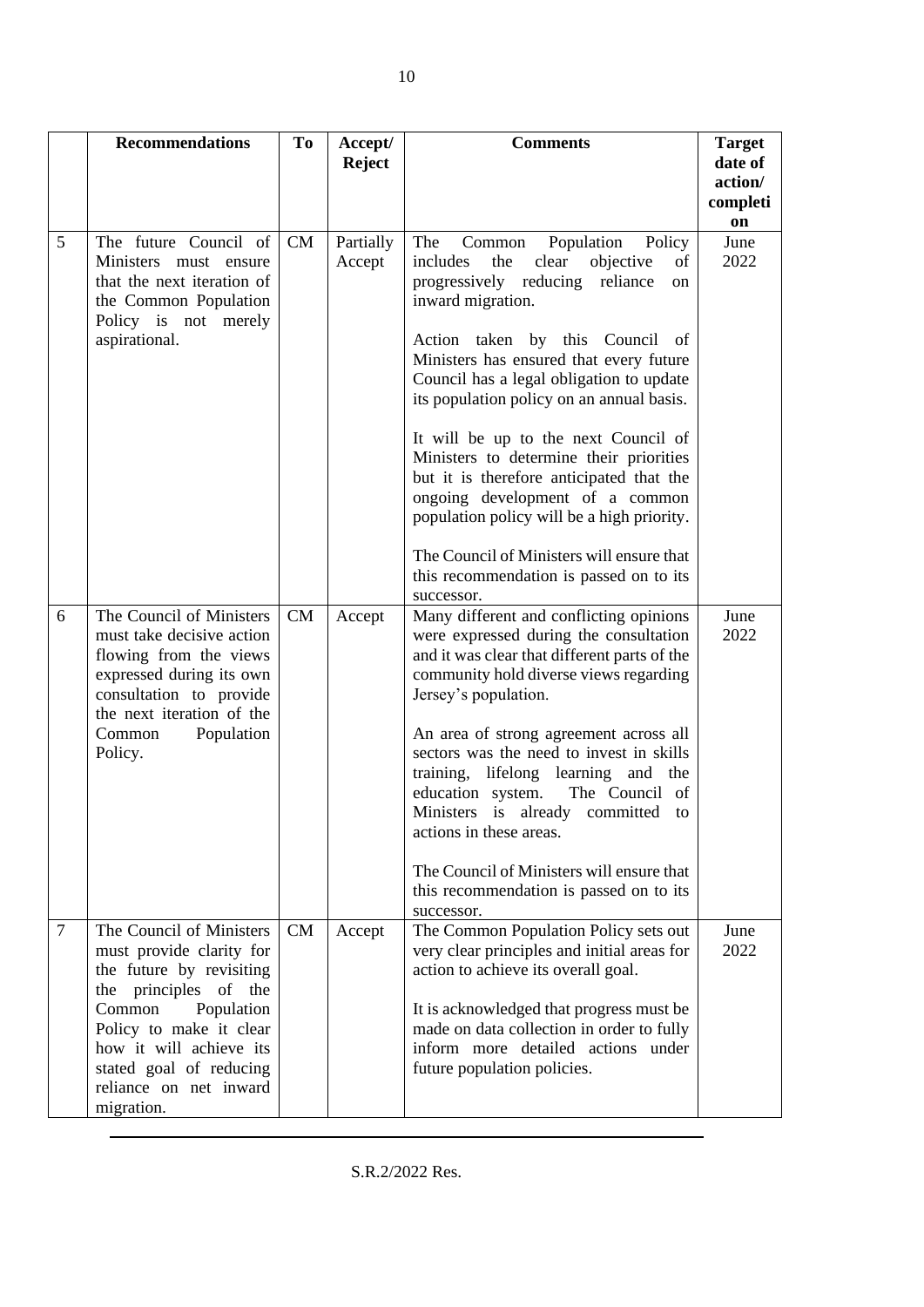|    | <b>Recommendations</b>                                                                                                                                                                              | T <sub>o</sub> | Accept/<br><b>Reject</b>           | <b>Comments</b>                                                                                                                                                                                                                                                                         | <b>Target</b><br>date of<br>action/<br>completi<br>on |
|----|-----------------------------------------------------------------------------------------------------------------------------------------------------------------------------------------------------|----------------|------------------------------------|-----------------------------------------------------------------------------------------------------------------------------------------------------------------------------------------------------------------------------------------------------------------------------------------|-------------------------------------------------------|
|    |                                                                                                                                                                                                     |                |                                    | It is intended that better data will enable<br>future Councils of Ministers to better<br>understand population issues, test the<br>likely impacts of different policy<br>changes and measure the effects of those<br>that are implemented.<br>The Council of Ministers will ensure that |                                                       |
|    |                                                                                                                                                                                                     |                |                                    | this recommendation is passed on to its<br>successor.                                                                                                                                                                                                                                   |                                                       |
| 8  | The Council of Ministers<br>must commit to including<br>strategies<br>within<br>any<br>future<br>Common<br>Population Policy to<br>the<br>protect<br>natural<br>environment.                        | CM             | Neither<br>accept<br>nor<br>reject | The next Council of Ministers will need<br>to decide if strategies to protect the<br>natural environment should be included<br>within the population policy.<br>Environmental policies per se will not<br>have any impact on the number of people<br>living in Jersey.                  | June<br>2022                                          |
|    |                                                                                                                                                                                                     |                |                                    | The Council of Ministers will ensure that<br>this recommendation is passed on to its<br>successor.                                                                                                                                                                                      |                                                       |
| 9  | The next Council<br>of<br>Ministers must provide<br>actions<br>for<br>clear<br>achieving<br>balance<br>$\mathbf{a}$<br>between<br>the<br>environment,<br>the<br>the<br>economy<br>and<br>community. | CM             | Accept                             | Although this will be a matter for future<br>Councils, the current Council would<br>support this position.<br>The Council of Ministers will ensure that<br>this recommendation is passed on to its<br>successor                                                                         | June<br>2022                                          |
| 10 | The future Council of<br>Ministers must ensure<br>that children and young<br>people are fully consulted<br>when producing updated<br>Common<br>Population<br>Policies.                              | CM             | Accept                             | Consultation will be required with a<br>wide group of stakeholders, which will<br>include children and young people.<br>The Council of Ministers will ensure that<br>this recommendation is passed on to its<br>successor                                                               | June<br>2022                                          |
| 11 | The next<br>Council<br>of<br>Ministers should consider<br>ratifying the International<br>Convention<br>for<br>the<br>Protection of the Rights<br>of Migrant Workers and<br>their Families.          | CM             | Reject                             | Jersey is not a member of the United<br>Nations and is not able to ratify<br>conventions in its own name.<br>UN conventions, and more specifically<br>human rights conventions, can only be<br>applied to Jersey by an extension of the<br>UK's ratification, in its capacity as the    |                                                       |